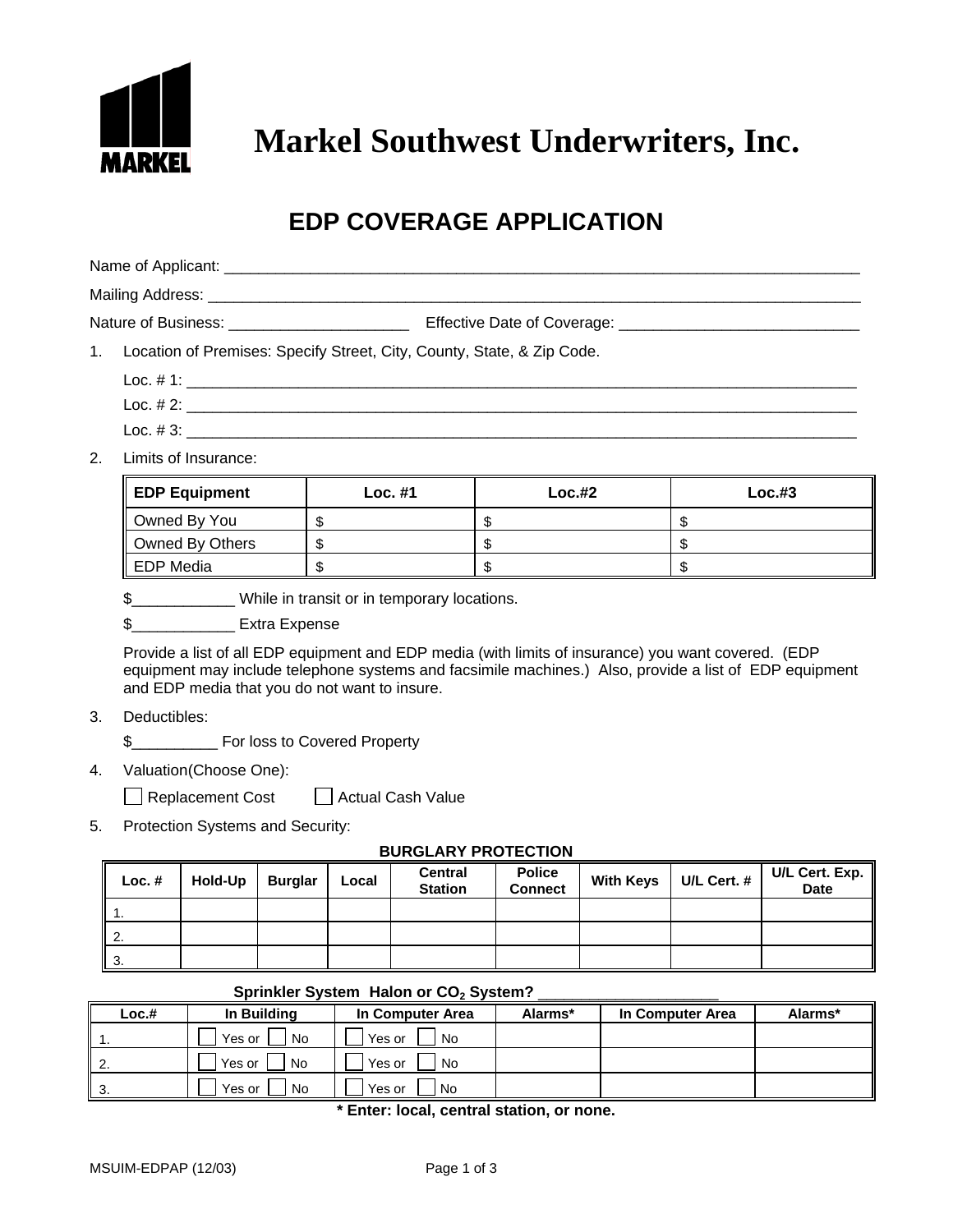|                                                                                     |                                                                                                    | <b>Location#</b>                                                                                                                                           | Age                                                                       | <b>Construction</b>                                              | <b>Fire Contents</b><br>Rate                                                        | <b>EC Contents Rate</b>                                                                              | <b>Protection Cla</b> |  |  |
|-------------------------------------------------------------------------------------|----------------------------------------------------------------------------------------------------|------------------------------------------------------------------------------------------------------------------------------------------------------------|---------------------------------------------------------------------------|------------------------------------------------------------------|-------------------------------------------------------------------------------------|------------------------------------------------------------------------------------------------------|-----------------------|--|--|
| 7.                                                                                  |                                                                                                    | <b>Building Information</b>                                                                                                                                |                                                                           |                                                                  |                                                                                     |                                                                                                      |                       |  |  |
|                                                                                     | M.                                                                                                 | Do you have emergency action or contingency operation plans? $\Box$ Yes or $\Box$ No                                                                       |                                                                           |                                                                  |                                                                                     |                                                                                                      |                       |  |  |
|                                                                                     | L.                                                                                                 |                                                                                                                                                            | Is data transmitted or received via public telephone lines?   Yes or   No |                                                                  |                                                                                     |                                                                                                      |                       |  |  |
|                                                                                     | Κ.                                                                                                 | Are duplicate copies of your software and data records maintained? $\Box$ Yes or $\Box$ No<br>If yes, provide frequency or duplication and where kept: ___ |                                                                           |                                                                  |                                                                                     |                                                                                                      |                       |  |  |
|                                                                                     | J.                                                                                                 |                                                                                                                                                            |                                                                           | Is duplicate software readily available? $\Box$ Yes or $\Box$ No |                                                                                     |                                                                                                      |                       |  |  |
|                                                                                     | I.                                                                                                 |                                                                                                                                                            |                                                                           |                                                                  | Do you or your employees create, design or modify software?   Yes or   No           |                                                                                                      |                       |  |  |
|                                                                                     | Η.                                                                                                 |                                                                                                                                                            |                                                                           | Is custom-made software used? $\Box$ Yes or $\Box$ No            |                                                                                     |                                                                                                      |                       |  |  |
|                                                                                     | G.                                                                                                 |                                                                                                                                                            |                                                                           |                                                                  | Do you or your employees alter vendor-supplied media? $\Box$ Yes or $\Box$ No       |                                                                                                      |                       |  |  |
|                                                                                     | F.                                                                                                 | Is any EDP equipment located in specially designed rooms?   Yes or   No                                                                                    |                                                                           |                                                                  |                                                                                     |                                                                                                      |                       |  |  |
|                                                                                     | Are employees permitted to use their own software on your equipment? $\Box$ Yes or $\Box$ No<br>Ε. |                                                                                                                                                            |                                                                           |                                                                  |                                                                                     |                                                                                                      |                       |  |  |
|                                                                                     | D.                                                                                                 |                                                                                                                                                            |                                                                           |                                                                  |                                                                                     | Describe access controls (e.g. passwords) and other security measures: _______________               |                       |  |  |
|                                                                                     | C.                                                                                                 |                                                                                                                                                            |                                                                           |                                                                  | Can your system be accessed by others outside your company? $\Box$ Yes or $\Box$ No |                                                                                                      |                       |  |  |
|                                                                                     | В.                                                                                                 |                                                                                                                                                            |                                                                           |                                                                  | Are public domain programs or data accessed or used? $\Box$ Yes or $\Box$ No        |                                                                                                      |                       |  |  |
|                                                                                     | А.                                                                                                 |                                                                                                                                                            |                                                                           |                                                                  |                                                                                     | Maximum value per item: \$___________ EDP Equipment: \$___________ EDP Media: ________               |                       |  |  |
| 6.<br>Operations Information:                                                       |                                                                                                    |                                                                                                                                                            |                                                                           |                                                                  |                                                                                     |                                                                                                      |                       |  |  |
|                                                                                     | C.                                                                                                 | Yes or No                                                                                                                                                  |                                                                           |                                                                  |                                                                                     | Is there an individual or group of individuals responsible for system backup, security, and control? |                       |  |  |
| Are power surge/sag protectors used on all computer systems? Set or Set on No<br>В. |                                                                                                    |                                                                                                                                                            |                                                                           |                                                                  |                                                                                     |                                                                                                      |                       |  |  |
|                                                                                     | А.                                                                                                 | Do you have access to un-interruptible power source (UPS) system to protect against power<br>interruptions? $\Box$ Yes or $\Box$ No                        |                                                                           |                                                                  |                                                                                     |                                                                                                      |                       |  |  |
|                                                                                     |                                                                                                    |                                                                                                                                                            |                                                                           |                                                                  |                                                                                     |                                                                                                      |                       |  |  |

| Location # | Age | <b>Construction</b> | <b>Fire Contents</b><br>Rate | <b>EC Contents Rate</b> | <b>Protection Class</b> |
|------------|-----|---------------------|------------------------------|-------------------------|-------------------------|
|            |     |                     |                              |                         |                         |
|            |     |                     |                              |                         |                         |
|            |     |                     |                              |                         |                         |

8. Describe transportation exposures in REMARKS.

## 9. Loss History - List all losses during the past three (3) years.

| Loc.# | Date of<br>Loss | <b>Describe Cause of Loss</b> | <b>Claim Amounts</b><br>Paid | <b>Claim Amount</b><br><b>Reserved</b> |
|-------|-----------------|-------------------------------|------------------------------|----------------------------------------|
|       |                 |                               |                              |                                        |
|       |                 |                               |                              |                                        |
|       |                 |                               |                              |                                        |
|       |                 |                               |                              |                                        |
|       |                 |                               |                              |                                        |

Has any company or agent canceled or refused to renew the type of coverage requested?  $\Box$  Yes or  $\Box$  No If yes, please give us the reason: